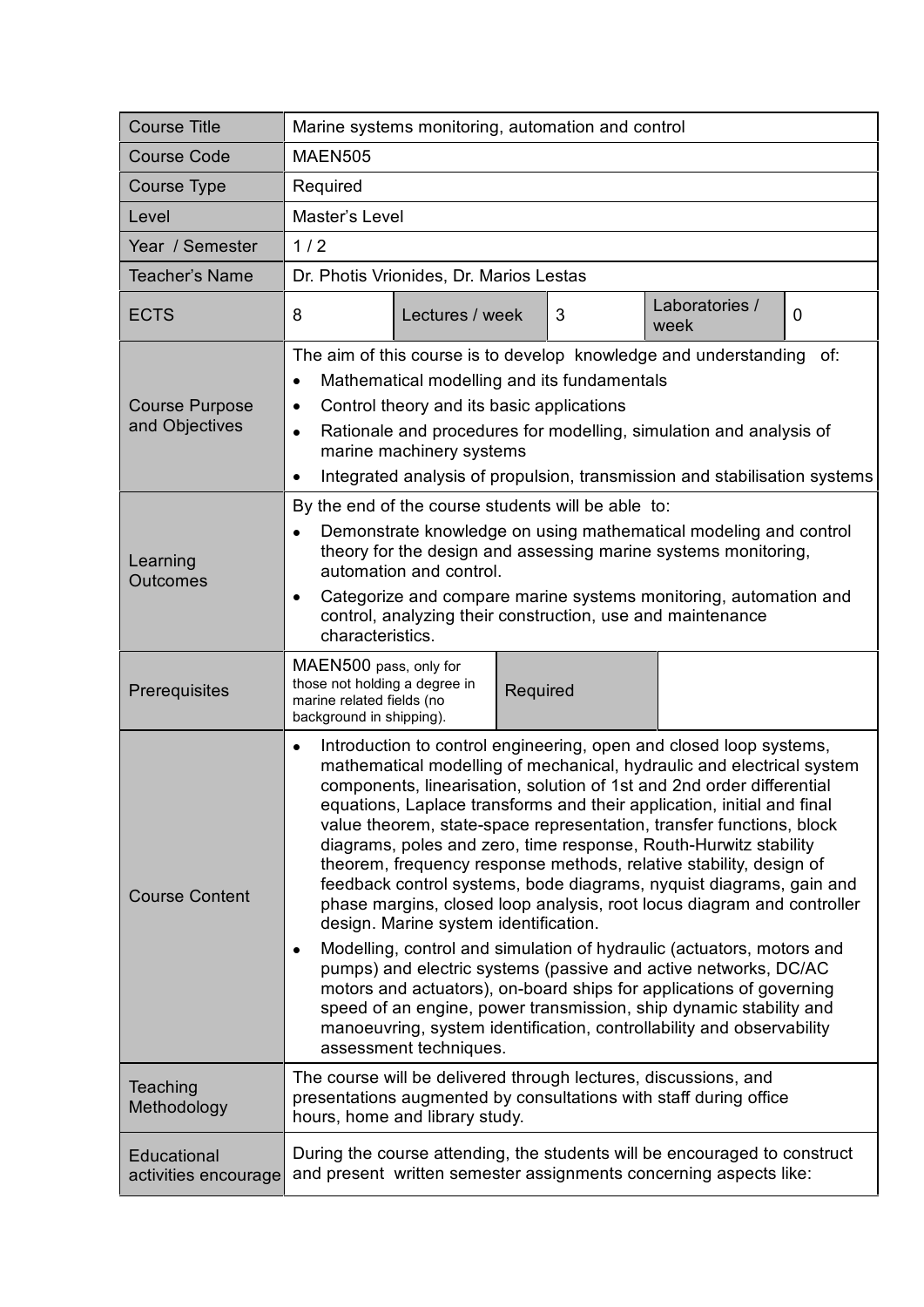| the active                                                                                                                                       | analysis of real marine systems monitoring, automation and control.<br>$\bullet$                                                                                                                                                                                                                                                                                                                                      |  |  |
|--------------------------------------------------------------------------------------------------------------------------------------------------|-----------------------------------------------------------------------------------------------------------------------------------------------------------------------------------------------------------------------------------------------------------------------------------------------------------------------------------------------------------------------------------------------------------------------|--|--|
| participation of<br>students in the                                                                                                              | comparison of real marine systems monitoring, automation and control.<br>٠                                                                                                                                                                                                                                                                                                                                            |  |  |
| learning process                                                                                                                                 |                                                                                                                                                                                                                                                                                                                                                                                                                       |  |  |
| Recommended<br>software packages                                                                                                                 | The educational activities and the laboratory exercises could be conducted<br>using the software:                                                                                                                                                                                                                                                                                                                     |  |  |
|                                                                                                                                                  | Labview and Matlab for gathering and assessing the affecting technical<br>$\bullet$<br>parameters of the ship's systems monitoring, automation and control.                                                                                                                                                                                                                                                           |  |  |
| Recommended<br>laboratory<br>exercises/tests that<br>students could<br>attend in FU<br>laboratories and/or<br>in collaborating ship<br>companies | Parallel with the course attending, the students will be recommended to<br>attend seminars, educational visits to the ship's engine room and<br>experiments conducted in the FU Electrical Engineering Department<br>laboratories, co-organized by the FU and the collaborating ship company,<br>concerning aspects like:<br>technical parameters affecting the ship's systems monitoring,<br>automation and control. |  |  |
| Recommended<br>synergies between<br>teaching and<br>research that could<br>provide the<br>students<br>engagement in<br>research activities       | The students will be encouraged to create and present papers in marine<br>focused conferences, based on their semester assignments, in order to<br>produce the base of their MSc Dissertation, concerning aspects like:<br>comparing the factors affecting the ship's systems monitoring,<br>automation and control.                                                                                                  |  |  |
| <b>Bibliography</b>                                                                                                                              | <b>Textbooks:</b>                                                                                                                                                                                                                                                                                                                                                                                                     |  |  |
|                                                                                                                                                  | Sorensen Asgeir, (2013). Marine Control Systems. Propulsion and<br>$\bullet$<br>Motion Control of Ships and Ocean Structures.                                                                                                                                                                                                                                                                                         |  |  |
|                                                                                                                                                  | Fernandez, E.A. and Majumder, J., (2007). Marine Control.<br>$\bullet$                                                                                                                                                                                                                                                                                                                                                |  |  |
|                                                                                                                                                  | Perez, T., (2005).<br>Ship Motion Control: Course Keeping and Roll<br>$\bullet$<br>Stabilisation Using Rudder and Fins. Springer.                                                                                                                                                                                                                                                                                     |  |  |
|                                                                                                                                                  | Hans P. Geering, H.P., (2007). Optimal control<br>with<br>$\bullet$<br>engineering applications. Springer.                                                                                                                                                                                                                                                                                                            |  |  |
|                                                                                                                                                  | <b>Other Reading:</b>                                                                                                                                                                                                                                                                                                                                                                                                 |  |  |
|                                                                                                                                                  | Khac Duc Do, Jie Pan (2009). Control of ships and underwater<br>$\bullet$<br>vehicles: design for underactuated and nonlinear marine systems.<br>Springer-Verlag London.                                                                                                                                                                                                                                              |  |  |
|                                                                                                                                                  | Fossen, T.I, (2011). Handbook of Marine Craft Hydrodynamics and<br>$\bullet$<br>Motion Control.                                                                                                                                                                                                                                                                                                                       |  |  |
|                                                                                                                                                  | Martelli M., (2017). Marine Propulsion Simulation: Methods and<br>$\bullet$<br>Results.                                                                                                                                                                                                                                                                                                                               |  |  |
|                                                                                                                                                  | Leigh, J.R., (2004). IEE Control Series Control theory: a guided tour.<br>$\bullet$<br>The Institution of Engineering and Technology                                                                                                                                                                                                                                                                                  |  |  |
|                                                                                                                                                  | Paul Enright, P., (2000). Classical feedback control with MATLAB.<br>$\bullet$<br><b>Marcel Dekker</b>                                                                                                                                                                                                                                                                                                                |  |  |
|                                                                                                                                                  | Roy, G.J., (1994). Notes on Instrumentation and Control (Marine<br>$\bullet$<br>Engineering Series).                                                                                                                                                                                                                                                                                                                  |  |  |
|                                                                                                                                                  | Journals:                                                                                                                                                                                                                                                                                                                                                                                                             |  |  |
|                                                                                                                                                  | IMechE Journal of Engineering for the Maritime Environment (JEME)<br>$\bullet$                                                                                                                                                                                                                                                                                                                                        |  |  |